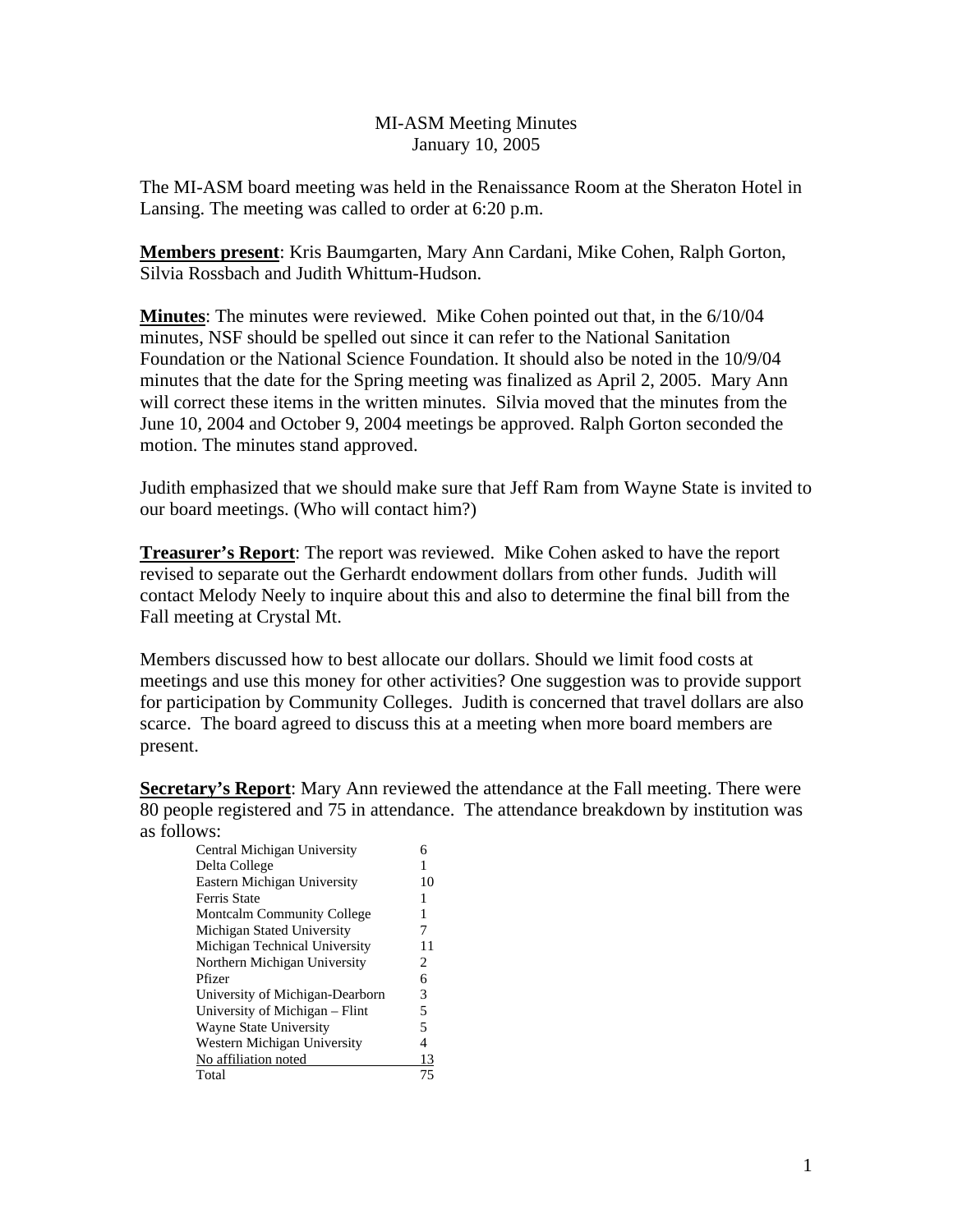It was gratifying to see the UPTWIG members well represented.

**Education Chair**: Kris had no report at this time. Silvia asked which student chapters had been officially approved. Mike said that they are approved at the National ASM meeting and Ralph pointed out that all 7 of our chapters are approved and appear on the MI-ASM website. Faculty advisors should update Kris on the activities of their chapters.

Mike Cohen suggested that we could create a position for an education liaison to interact with the faculty advisors. The primary concern of the existing education chair would be to focus on the students. The liaison could work to set up grants and let faculty know that dollars are available for research funding. This person would deal with any grant applications. Ralph advocated for making the Gerhardt awards more competitive. Mike recommended that we give the idea of a second education chair careful consideration and defer making a decision until the next meeting.

**Past President's report**: Mike Huband was absent. Silvia reported that she received a \$2600 check from Michelle Crispino at National ASM for support of UPTWIG participation at the Fall meeting. Mike Huband and Mike Cohen are up to date on funding requests from Pfizer.

**Gerhardt Fund**: There was no update. Silvia will write to Dr. Gerhardt with a yearly update of the fund awards. There is an application form for the Gerhardt fund on our website. We need more publicity about travel awards. Ralph will announce the awards on our website.

**Spring meeting**: The spring meeting will be held on April 2, 2005 at Delta College. It will be co-sponsored by Michigan Community College Biology teachers (MCCB). MCCB is willing to sponsor the afternoon workshop. The Board will have dinner with the speakers on Friday evening. Only Board members, their spouses and speakers are invited to dinner. Kris will contact the Bay Valley Hotel for group rates for Board members and speakers.

Kris has reserved a room for the meeting at Delta. A continental breakfast and box lunches will be provided.

Speakers and Topics: Since Communicable Diseases is the targeted topic Judith suggested that we could ask speakers to address 'Responses to Infectious Diseases after Natural Disasters'. Mike Cohen will call the CDC and ask for a speaker. If this falls through, Judith can pursue a speaker for this topic. Silvia can contact the Red Cross. The  $2<sup>nd</sup>$  speaker may be Carl Pierson, retired director of Infectious Diseases at U of M hospital. Judith will contact Dr. Victor di Rita (Microbiology and Immunology, UM Medical School). When the speakers are confirmed, the board member in contact with a speaker should ask them to send a biography to Ralph. Ralph will update the website with meeting details as soon as these are